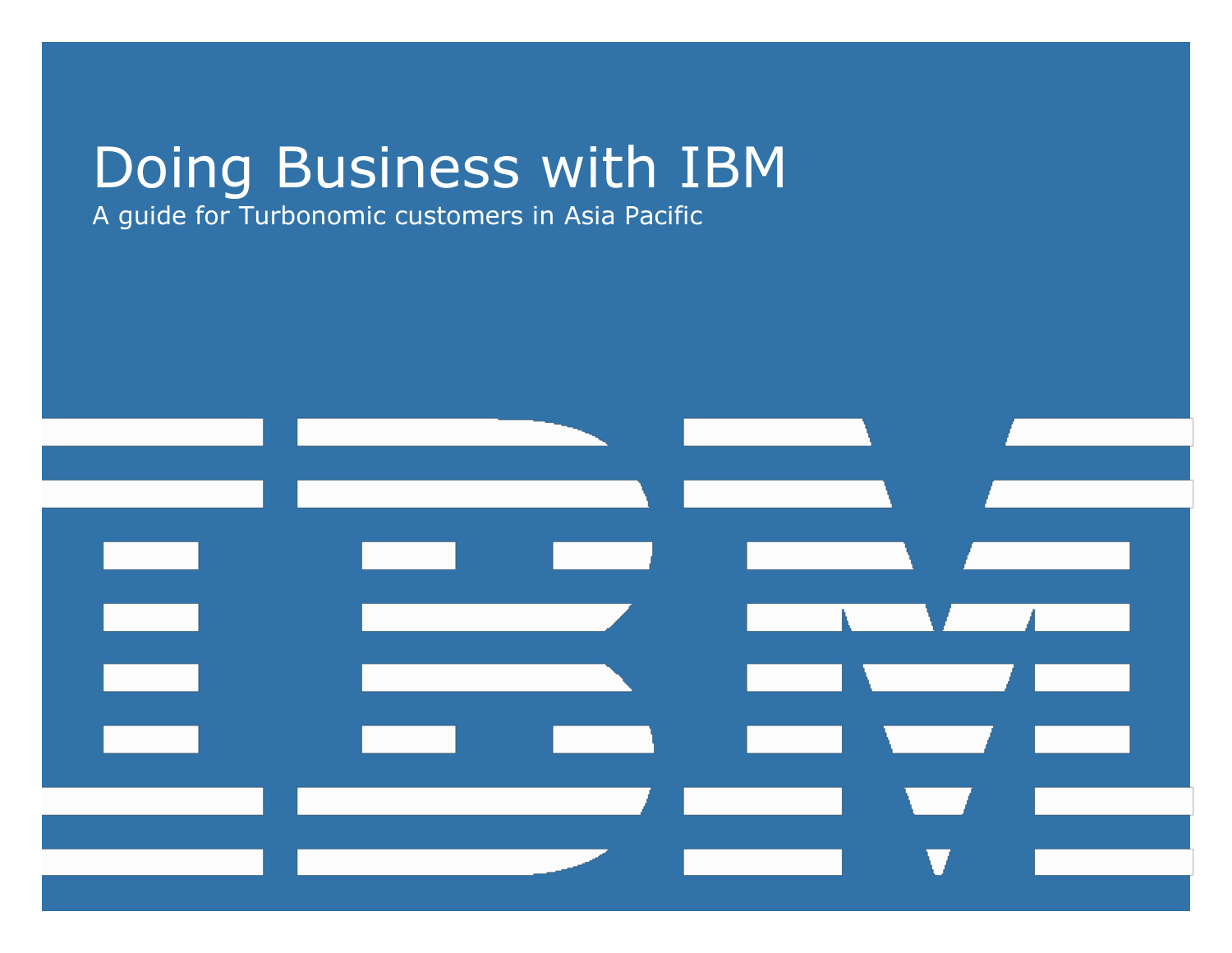### Welcome to IBM!

In June 2021 IBM closed the acquisition of Turbonomic, Inc., including its subsidiaries SevOne, Inc. and ParkMyCloud, Inc., collectively referred to in this document as "Turbonomic".

On 1 July, 2022, Turbonomic's business will be transferred to, and conducted by, the applicable local/regional IBM operation covering your location. This "Doing Business with IBM" guide describes the operational changes to expect and resources available to help ensure a smooth transition to IBM's business systems and processes. Please review the details provided in this guide and share this information with the appropriate individual(s) in your company who are also engaged with Turbonomic and IBM.

Our goal is to make this transition as seamless as possible. If, upon review of this information, you have additional questions or require assistance please contact your Turbonomic representative.

**Important note:** If your company currently conducts business with Turbonomic through a business partner, you may continue to do so. However, after 1 July, 2022, new purchases of Turbonomic offerings must be made from IBM or an authorized IBM business partner. Turbonomic business partners not currently authorized to resell IBM offerings have been encouraged to apply to one of IBM's business partner programs.

## What's not changing July 1st?

Your existing Turbonomic contract, including payment terms, will continue to apply for the duration of your active Turbonomic contract(s).

## **What's changing July 1st?**

New purchases and contract renewals for Turbonomic offerings will be executed under a standard IBM agreement.

Starting with the July billing cycle, customers previously invoiced by Turbonomic will receive an IBM invoice generated from IBM billing systems. Additional information can be found in the "Changes to Billing & Invoicing" section of this document.

IBM will take Turbonomic's place as processor of the data processed under your Turbonomic contract(s). IBM is committed to the protection and management of your data and privacy. To understand how your data and privacy is governed, please refer to the "Data Processing" and "Privacy Policy" sections of this document.

| <b>Important action: Create an IBM account</b> | p. 2  |
|------------------------------------------------|-------|
| <b>Changes to Billing &amp; Invoicing</b>      | p. 3  |
| <b>New Purchases &amp; Contracts</b>           | p.6   |
| <b>Renewals</b>                                | p.7   |
| <b>Data Processing</b>                         | p. 9  |
| <b>Technical Support</b>                       | p.9   |
| <b>Professional Services</b>                   | p. 10 |
| <b>Privacy Policy</b>                          | p. 10 |
| <b>Currency Table</b>                          | p. 11 |
| <b>Appendix A</b>                              | p. 12 |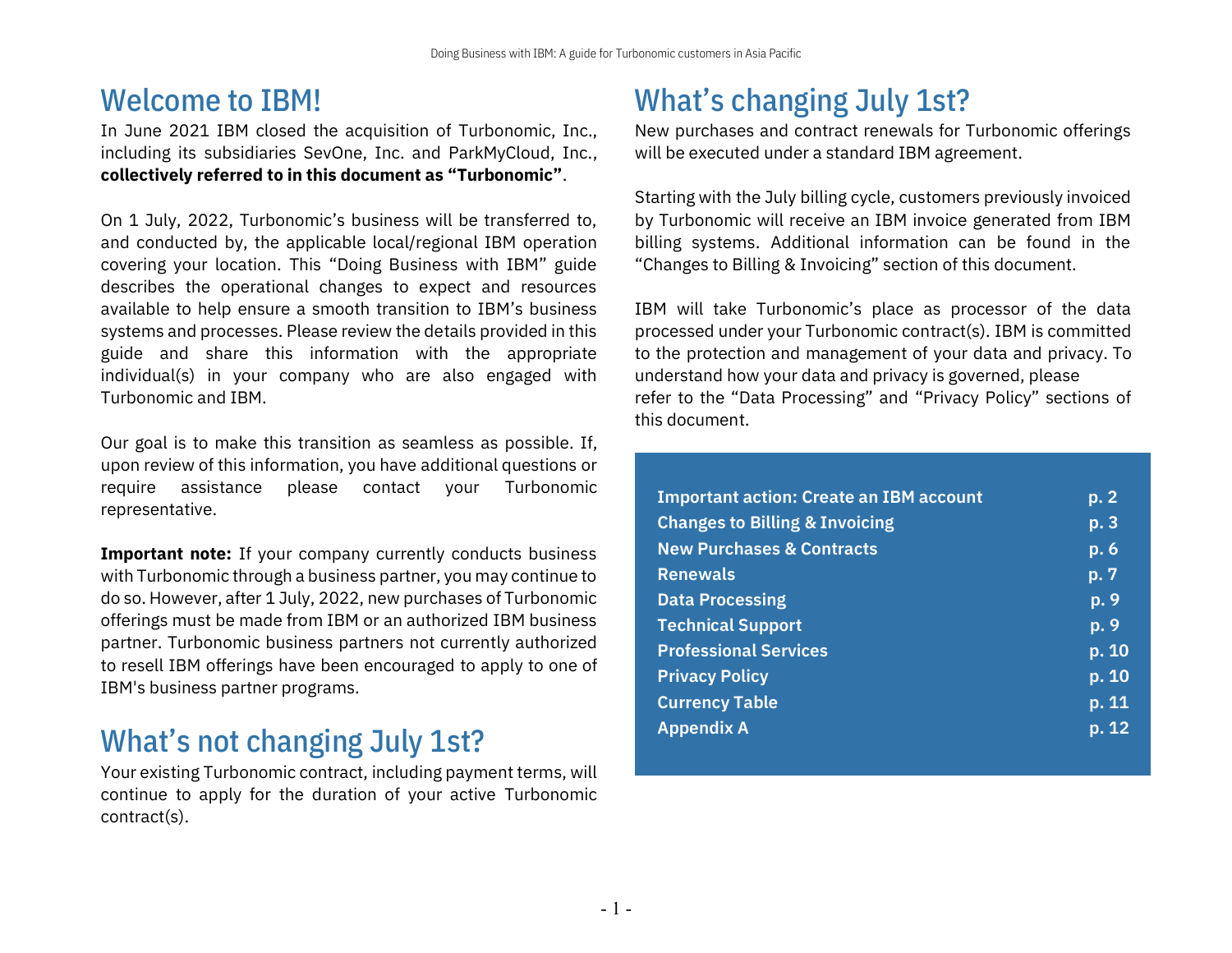### <span id="page-2-0"></span>**Important action: Create an IBM account**

IBM offers the "[My IBM](https://myibm.ibm.com/)" portal to make it easier for customers to manage their account information, payment methods, support requests and more in one convenient and secure location. To access My IBM, along with the other online tools referenced in this document, you first must create an IBM account (often referred to as your IBMid).

| <b>Step 1: Create an</b><br><b>IBM account with a</b><br>unique IBMid | Registering for an IBM account provides you with access to the My IBM portal and other IBM.com<br>applications, along with enhanced features such as trials, demos, and starter kits.                                                                                                 |
|-----------------------------------------------------------------------|---------------------------------------------------------------------------------------------------------------------------------------------------------------------------------------------------------------------------------------------------------------------------------------|
|                                                                       | Create your IBM account here: https://www.ibm.com/account. The email address used to register for your<br>IBM account will become your IBMid.                                                                                                                                         |
|                                                                       | If you are a current IBM customer with an IBM account, you may continue to use your existing account and<br>do not need to create a new one. If you require assistance with recovering a lost IBMid or password, please<br>contact the IBMid worldwide help desk as referenced below. |
|                                                                       | <b>Note:</b> There may be a delay of up to 15 minutes before you will be able to use your new IBMid to access IBM<br>applications                                                                                                                                                     |
| <b>Step 2: Complete</b><br>your profile                               | Once you have created your IBM account and logged into My IBM using your IBMid, complete your profile by<br>adding your contact information and preferences.                                                                                                                          |
| <b>Need assistance?</b>                                               | For additional information and guidance, please consult the IBMid worldwide help desk:<br>https://www.ibm.com/ibmid/myibm/help/us/helpdesk.html.                                                                                                                                      |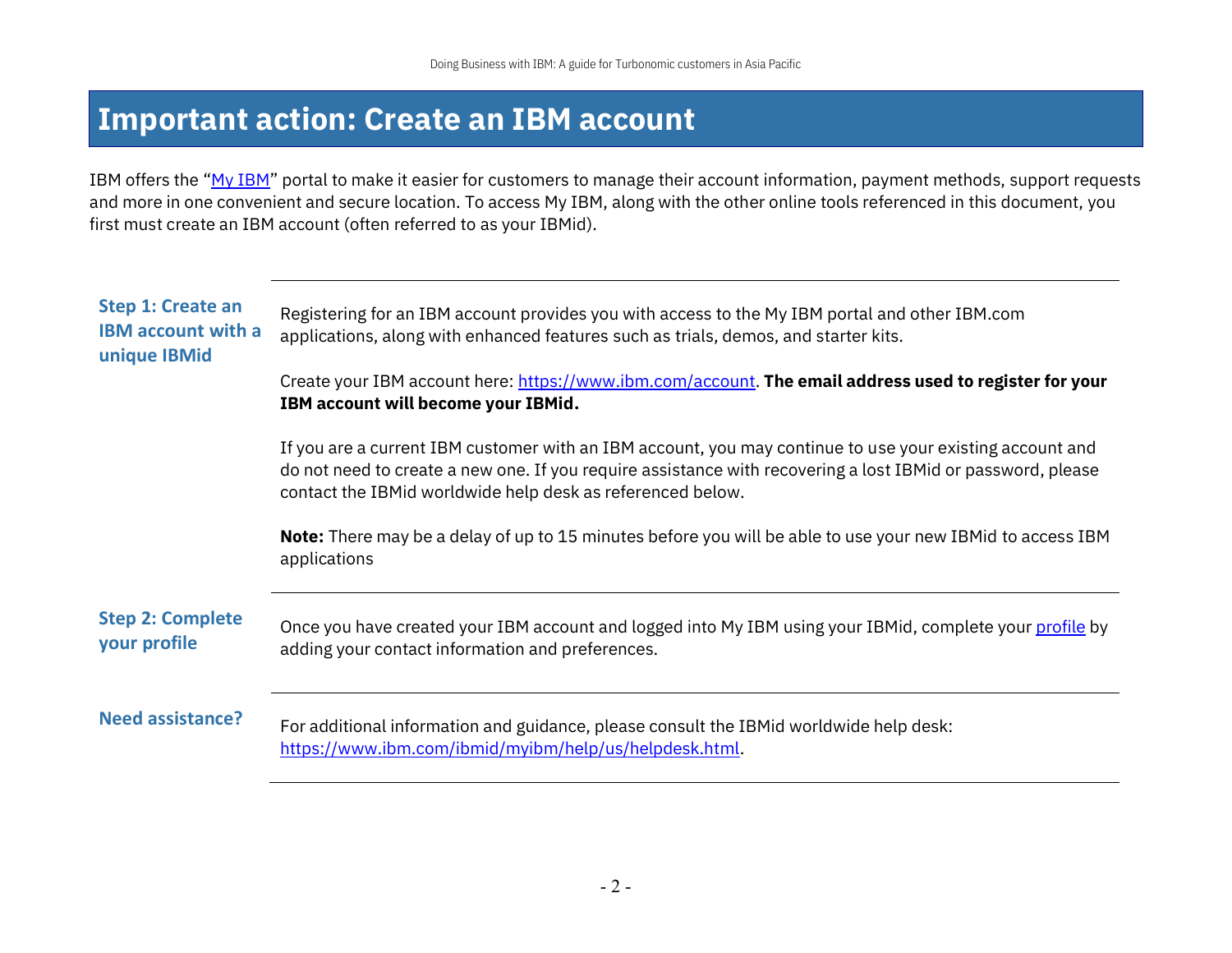## <span id="page-3-0"></span>**Changes to Billing & Invoicing**

Beginning with the July 2022 billing cycle, the vendor name and remit-to instructions on invoices will change from Turbonomic's to IBM's. Please update your systems and processes in order to remit payment as instructed on your IBM invoice to ensure proper application of your payment.

**Important Note**: These changes only pertain to customers previously invoiced by Turbonomic. If your company currently purchases Turbonomic offerings through an authorized Turbonomic business partner, you should continue to remit payment as instructed on the invoice issued by your business partner.

<span id="page-3-1"></span>**Customer numbers** Effective 1 July, 2022, all Turbonomic customers will have an assigned IBM Customer Number (ICN). Invoices and order-related communications issued by IBM will include your ICN, along with your Site ID, in the following format: Site ID / ICN. Customers that are invoiced by an IBM business partner may obtain their ICN from the partner they conduct business through. All customers will need to provide their ICN when contacting IBM regarding their specific account.

> **Note:** Your ICN is different from your IBMid, which is selected by you during the registration process and used to access IBM applications (see "Important action: Create an IBM account").

**Purchase orders** If your IBM invoice cannot be paid without a new purchase order (PO) issued to IBM, please take the necessary actions now to issue a new one. Clients with future billing requirements for active contracts may be contacted by IBM to submit a new PO.

#### **Invoice or payment questions**

For IBM-issued invoice or payment questions, please visit our [Customer Support website](https://www.ibm.com/support/pages/node/6347580) which offers access to self-service online tools, answers to frequently asked questions, and options for contacting the IBM Customer Support team online or by telephone.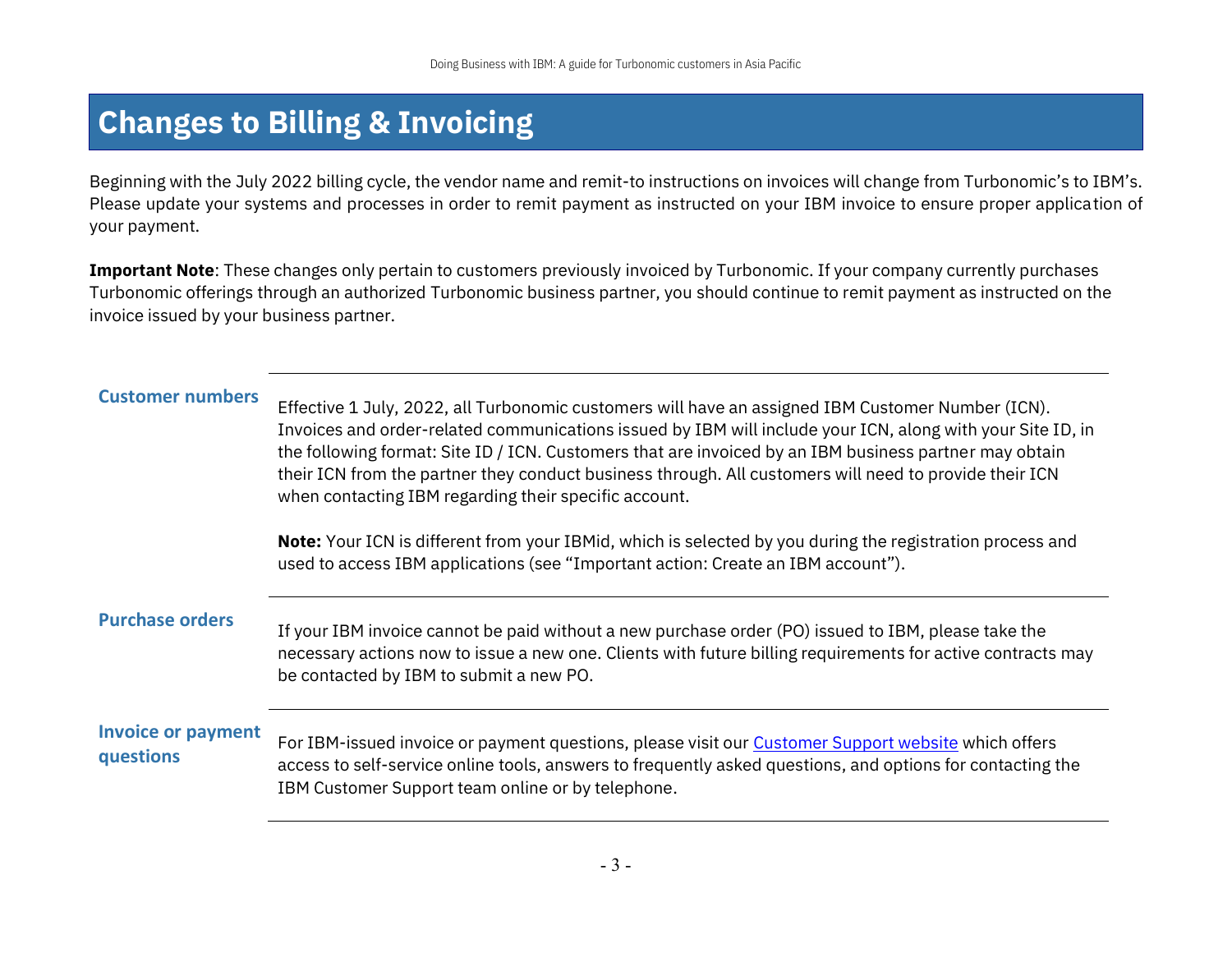| <b>Taxes</b>                             | Turbonomic's tax identification numbers will change to IBM's.                                                                                                                                                                                                                                                                                                                                         |
|------------------------------------------|-------------------------------------------------------------------------------------------------------------------------------------------------------------------------------------------------------------------------------------------------------------------------------------------------------------------------------------------------------------------------------------------------------|
|                                          | IBM's prices are exclusive of any taxes, including value added tax/goods and services tax or business tax or<br>consumption tax or any surcharge. Where applicable, the IBM company that does business in your country<br>will charge taxes at the required rate and will include these taxes on the invoice. Please refer to Appendix A<br>for tax requirement information specific to your country. |
|                                          | For assistance with all invoice and payment related issues, including clarification on the tax applied, please<br>contact Customer Support. The address for the Customer Support website will also appear on your invoices<br>from IBM.                                                                                                                                                               |
| <b>Invoice delivery</b><br>and frequency | Beginning in July 2022, invoices from IBM for Turbonomic software offerings will be emailed to the "Bill To"<br>contact on file for your account. In most cases the frequency of these invoices will remain the same as it<br>was under Turbonomic.                                                                                                                                                   |
|                                          | Invoices from IBM for Turbonomic professional services engagements and statements of work (SOW) will<br>also be emailed to the contact on file. Note that professional services invoices will be emailed separately<br>from any software invoices.                                                                                                                                                    |
| <b>Standard payment</b><br>terms         | While IBM standard payment terms of "due upon receipt" will automatically appear on your IBM-issued<br>invoices, IBM will continue to honor the payment terms established in your active Turbonomic contract(s)<br>for the duration of the existing contract.                                                                                                                                         |
|                                          | <b>Note:</b> If you are contacted by an IBM Accounts Receivable representative for late payment, please make<br>them aware that you are a heritage Turbonomic customer with unique payment terms defined in your<br>contract with Turbonomic.                                                                                                                                                         |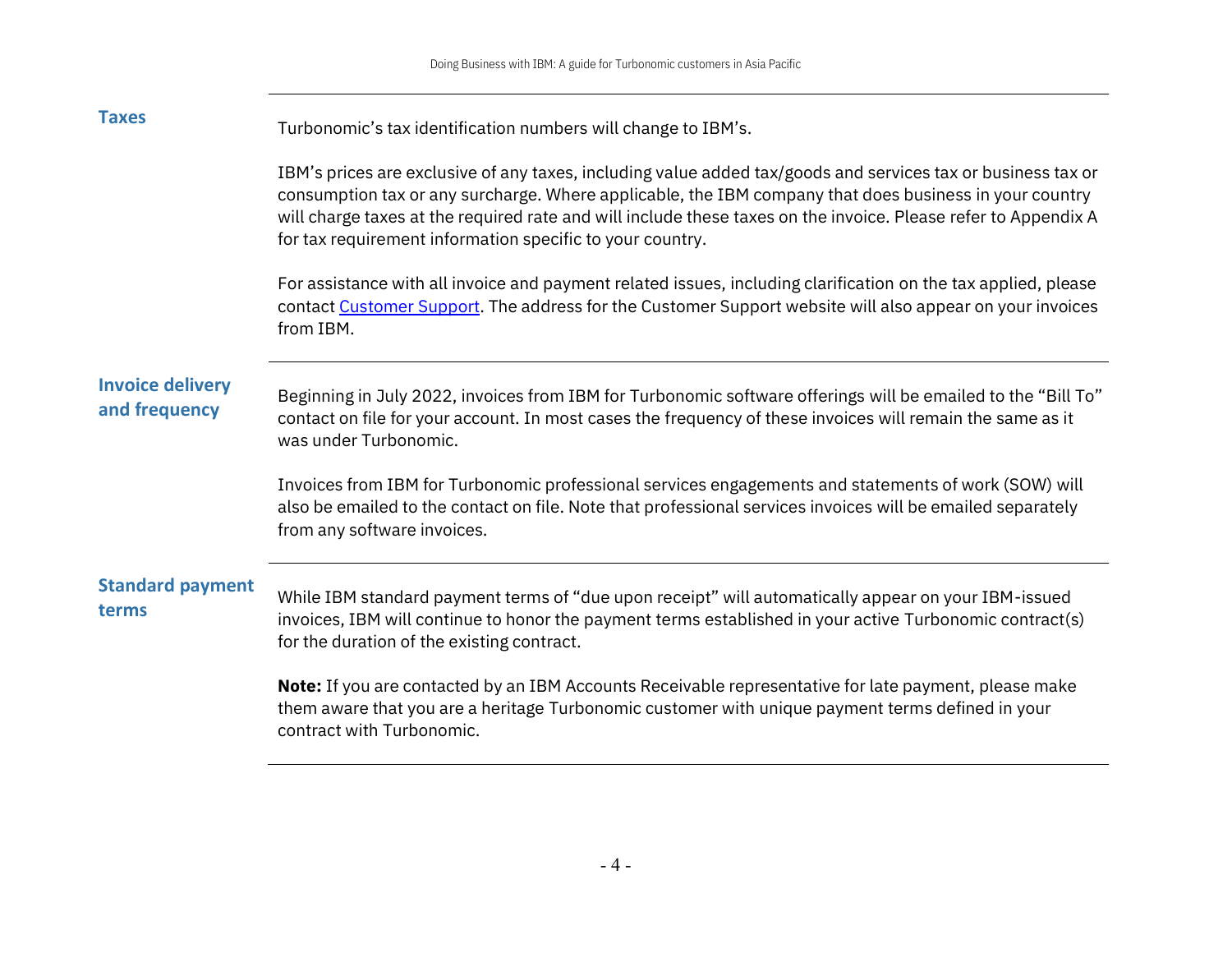| <b>Access your</b><br>invoices online                                     | "Invoices@IBM" is a portal that allows you to view your IBM invoices online, along with many additional<br>features. You can view, print, route and download invoice information to a spreadsheet. If you view your<br>invoice and have a question, there is an option to create an online inquiry so you can get help quickly<br>without having to pick up the phone and call. At login, you can specify customer number, invoice number, or<br>date range to bring up a list of all invoices associated with your account and available to view. Whenever a<br>new invoice is issued for your account, you will be sent an email notification so you can login and access<br>immediately.<br>"Invoices@IBM" can be found here: https://www.ibm.com/support/customer/invoices/welcome.<br>Note: If you are a first-time user, you will need to log in using your IBMid and follow the simple sign-up<br>registration process. Once you are registered, you will need your ICN (see "Customer numbers") in order to<br>associate your invoices with your account. |
|---------------------------------------------------------------------------|-------------------------------------------------------------------------------------------------------------------------------------------------------------------------------------------------------------------------------------------------------------------------------------------------------------------------------------------------------------------------------------------------------------------------------------------------------------------------------------------------------------------------------------------------------------------------------------------------------------------------------------------------------------------------------------------------------------------------------------------------------------------------------------------------------------------------------------------------------------------------------------------------------------------------------------------------------------------------------------------------------------------------------------------------------------------|
| <b>Vendor name and</b><br>remit-to<br>information for<br>invoice payments | Beginning with your first IBM-issued invoice, the vendor name and remit-to information for payments will<br>change to the applicable IBM local/regional operation covering your location. Bank account information and<br>directions for remitting payment will be included on your invoices from IBM.<br>Information about the payment methods accepted by IBM, including credit card and Electronic Data<br>Interchange, can also be found in the "Invoices and payments" section of the Customer Support website.<br>Note: For invoices issued by Turbonomic, please continue to use the former remit-to address, payable to<br>Turbonomic, as it appears on those invoices to ensure correct application of payment.                                                                                                                                                                                                                                                                                                                                          |
| <b>Currency</b>                                                           | In some countries, the currencies used by IBM may be different than those used by Turbonomic, therefore<br>your transactions with IBM may be in a different currency than your previous transactions with Turbonomic.                                                                                                                                                                                                                                                                                                                                                                                                                                                                                                                                                                                                                                                                                                                                                                                                                                             |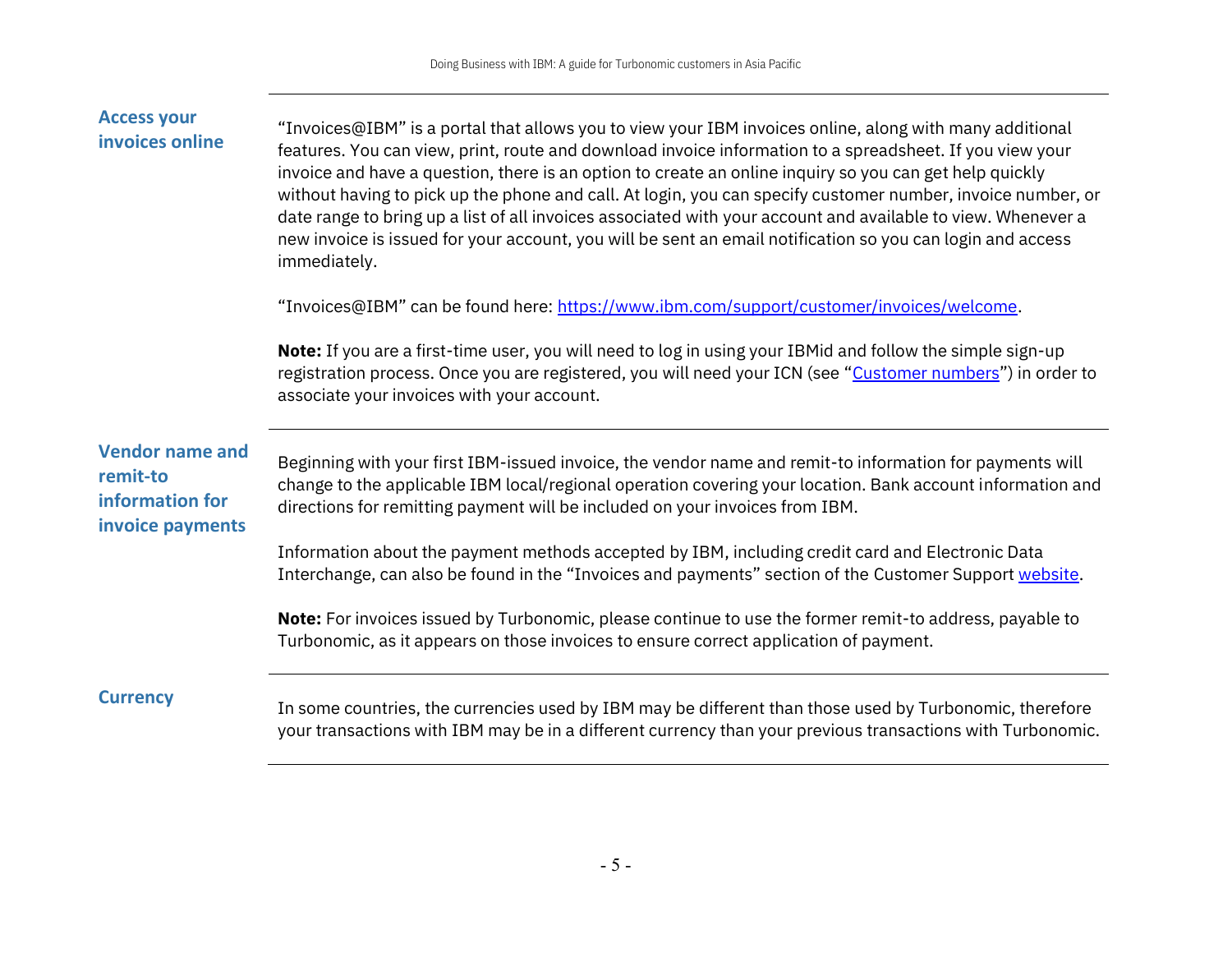| Language                 | IBM invoices will be in the language of the IBM entity servicing your location. In some countries, this may<br>result in your IBM invoices being in a different language than your previous Turbonomic invoices. |
|--------------------------|------------------------------------------------------------------------------------------------------------------------------------------------------------------------------------------------------------------|
| <b>Product names and</b> | Turbonomic product names and descriptions will be replaced with IBM product names and descriptions.                                                                                                              |
| descriptions             | These new names and descriptions will begin to appear on your invoices and quotes from IBM.                                                                                                                      |

## <span id="page-6-0"></span>**New Purchases & Contracts**

New purchases from IBM must be made under an IBM agreement. IBM offerings are sold under either the Passport Advantage program or a Client Relationship Agreement such as the Cloud Services Agreement.

**Passport Advantage** Passport Advantage is IBM's comprehensive program to acquire IBM software (both non-expiring and term) licenses, CEO (Complete Enterprise Option) Product Categories, Software Subscription and Support, Cloud Services, Appliances and Appliance Services, and selected third party offerings subject to third party terms.

> For further information about the benefits of Passport Advantage please visit our website: [https://www.ibm.com/software/passportadvantage.](https://www.ibm.com/software/passportadvantage)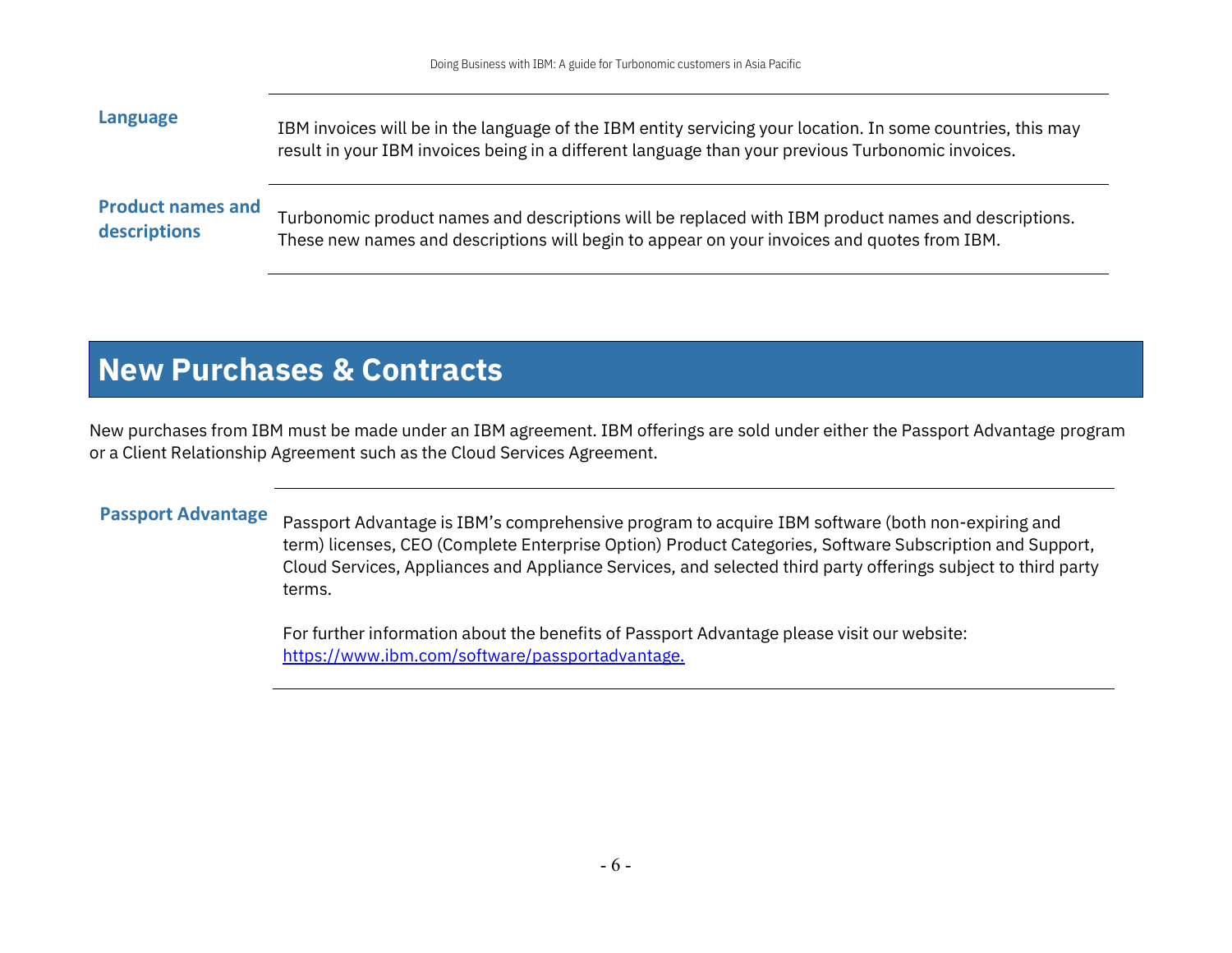#### **Client Relationship and Cloud Services Agreements** The IBM Client Relationship Agreement (CRA) is our single agreement used to procure most IBM offerings. The CRA family of agreements provide clients with the flexibility to acquire a specific set of offerings with only the terms necessary to support the acquisition of those offerings. The CRA family of agreements includes, but is not limited to, the Cloud Services Agreement (CSA) and the CRA - Services.

When a client uses one of the CRA family of agreements for a prior transaction involving only a specific offering and chooses, at a later time, to expand the terms of their CRA family of agreement to include other offerings, they may do so by adding an attachment containing those supplemental terms when desired.

All IBM standard agreements, including the CRA and CSA, can be found here: [https://www.ibm.com/support/customer/csol/terms.](https://www.ibm.com/support/customer/csol/terms)

### <span id="page-7-0"></span>**Renewals**

Turbonomic renewals will be integrated into IBM processes and IBM Terms & Conditions in the phased approach defined below.

**Renewal date prior to 1 July, 2022**

Customers who purchased directly from Turbonomic with renewal dates or contracts that expire prior to 1 July, 2022 should have received a renewal notice from Turbonomic and should have proceeded with confirming their renewal by the date specified on the notice or 30 June, 2022, whichever is earlier, to ensure that there are no disruptions in service. Contracts not renewed by 30 June, 2022 will be re-quoted on or after 1 July, 2022 by IBM under IBM standard Terms & Conditions.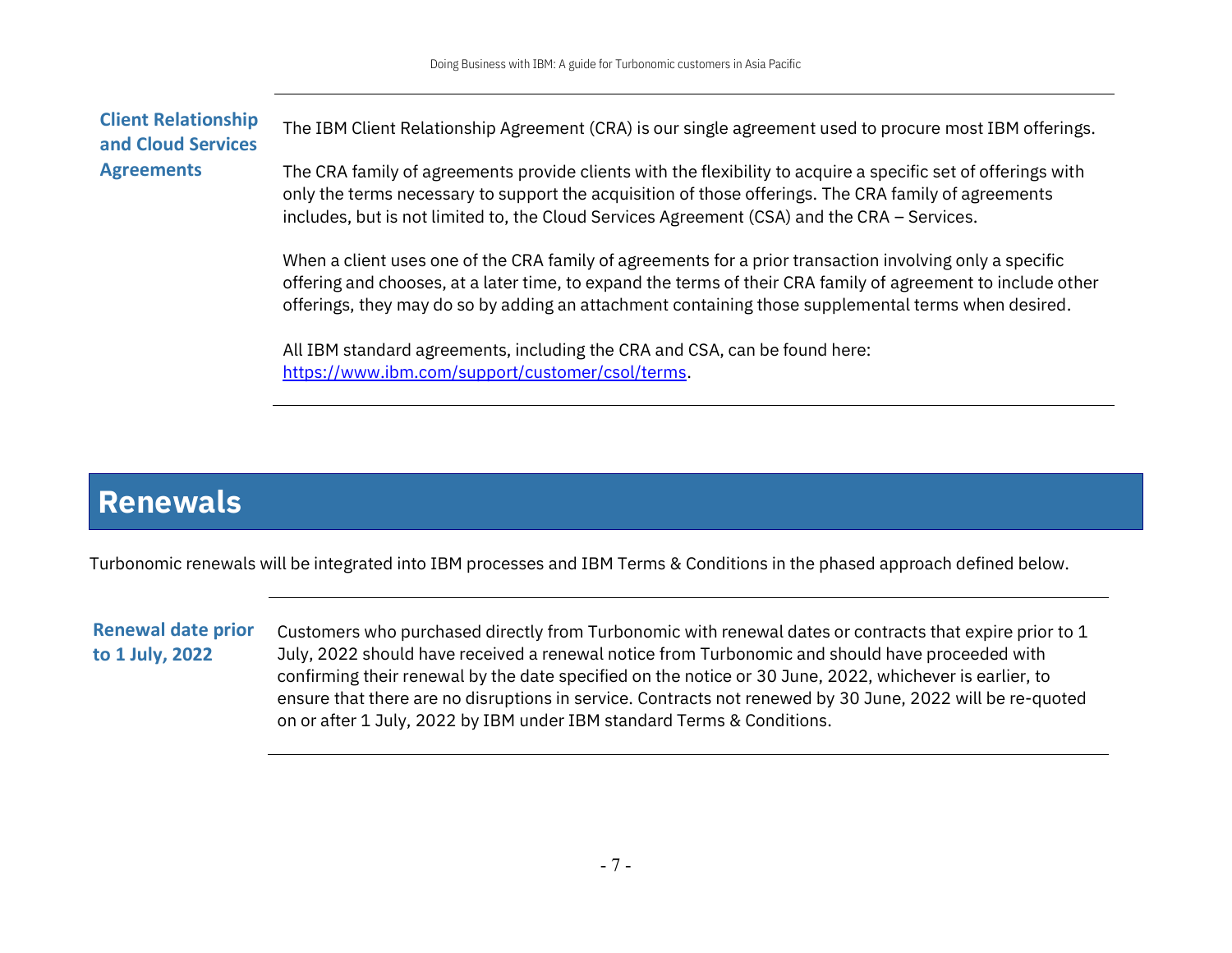| <b>Renewal date</b><br>between July 1 <sup>st</sup> and<br>August 31st | Customers who purchased directly from Turbonomic with renewal dates that expire between 1 July, 2022,<br>and 31 August, 2022, should have received a renewal letter and quote from Turbonomic to secure their<br>renewal by 30 June, 2022, on Turbonomic Terms & Conditions, to ensure that there are no disruptions in<br>service.                                                                                                                                                                                        |
|------------------------------------------------------------------------|----------------------------------------------------------------------------------------------------------------------------------------------------------------------------------------------------------------------------------------------------------------------------------------------------------------------------------------------------------------------------------------------------------------------------------------------------------------------------------------------------------------------------|
|                                                                        | Contracts not renewed by 30 June, 2022, will be re-quoted on or after 1 July, 2022, by IBM under IBM<br>standard Terms & Conditions.                                                                                                                                                                                                                                                                                                                                                                                       |
| <b>Renewal date after</b><br><b>31 August, 2022</b>                    | Renewals will be quoted by IBM under IBM standard Terms & Conditions.                                                                                                                                                                                                                                                                                                                                                                                                                                                      |
| <b>Renewing under</b><br><b>IBM standard Terms</b><br>& Conditions     | Passport Advantage Enrollment: If you are a new customer to IBM and have Software (both non-expiring<br>and term) licenses or Cloud Services, please review the Passport Advantage Program Terms & Conditions<br>and enroll prior to your contract's end date. Taking this step will help ensure a smooth transition when it<br>comes to renewing your Software Subscription & Support and Cloud Services. For more information on how<br>to enroll visit: https://www.ibm.com/software/passportadvantage/howtoenroll.html |
|                                                                        | If you are a new IBM customer with Cloud Services, please also review the IBM Cloud Services<br>Agreement ("CSA") Terms & Conditions. All IBM standard agreements, including the CSA, can be found<br>here: https://www.ibm.com/support/customer/csol/terms.                                                                                                                                                                                                                                                               |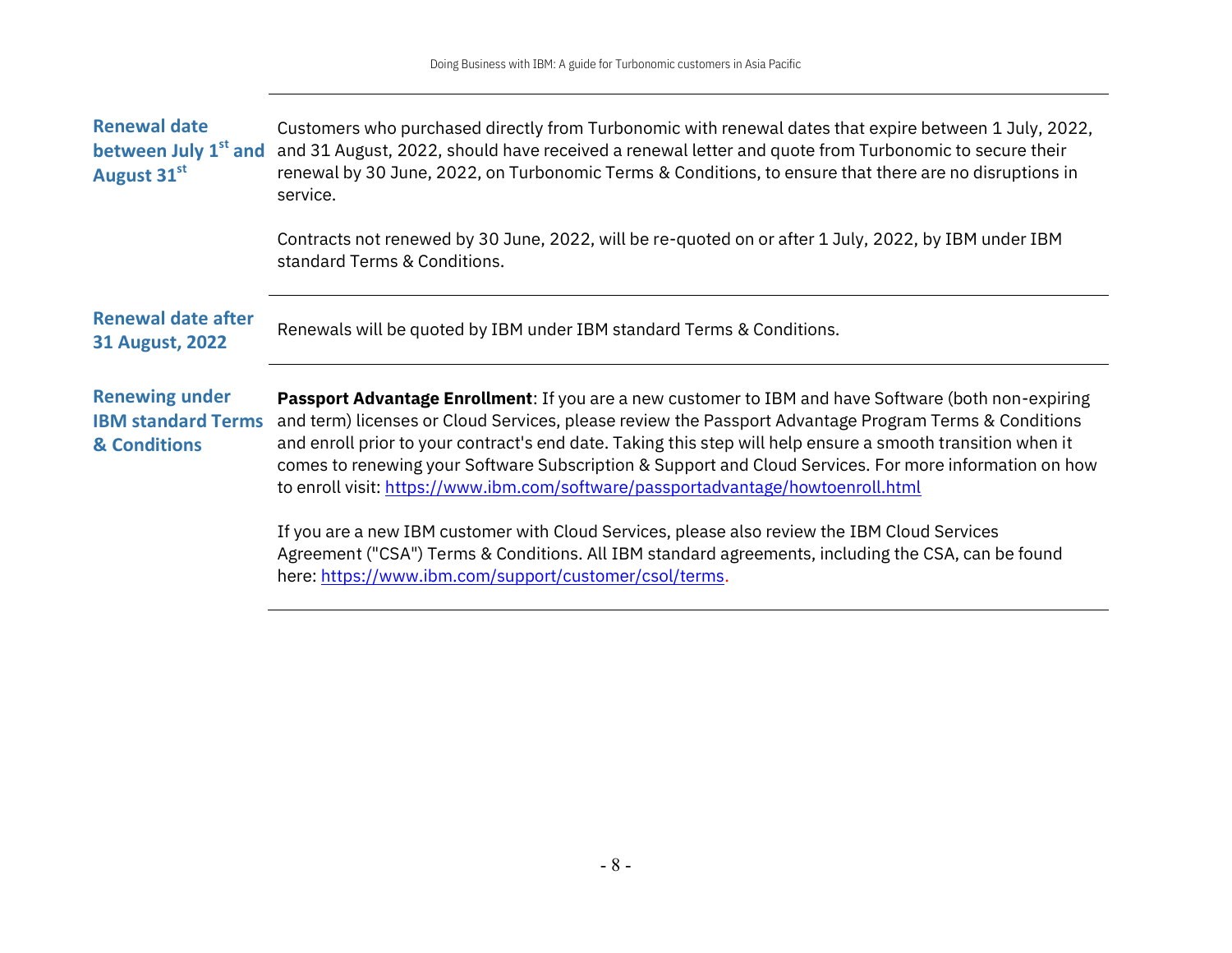## <span id="page-9-0"></span>**Data Processing**

In accordance with the IBM notice to you in regard to your Turbonomic contract, IBM is now your new processor relative to the data processing for the purposes of providing the contracted services. IBM itself will keep the list of Subprocessors up-to-date to reflect any intended addition or replacement of Subprocessors. To be notified of changes to the Subprocessor list, you may subscribe to receive updates to the corresponding DPA Exhibit via the IBM Terms site at: [ibm.com/terms/?cat=dpa-exhibits.](http://ibm.com/terms/?cat=dpa-exhibits) If you do not subscribe, you can still access the above link to see the updated Subprocessor list at any time.

IBM's Data Processing Addendum (DPA) and Exhibits available at <http://ibm.com/dpa> (DPA) shall apply to personal data processed under your contract, if and to the extent that: i) the General European Data Protection Regulation (EU/2016/679) (GDPR); or ii) other data protection laws identified at <http://ibm.com/dpa/dpl> are applicable.

## **Technical Support**

Technical support interfaces will remain unchanged until further notice. Please ensure the appropriate contacts within your organization are aware that they should continue to access technical support in the same manner they did before 1 July, 2022. User login credentials will remain unchanged.

**Future updates** As we work to integrate our technical support interfaces, we will offer customers expanded capabilities through the existing IBM infrastructure. You will be notified prior to the implementation of any changes in how you access support.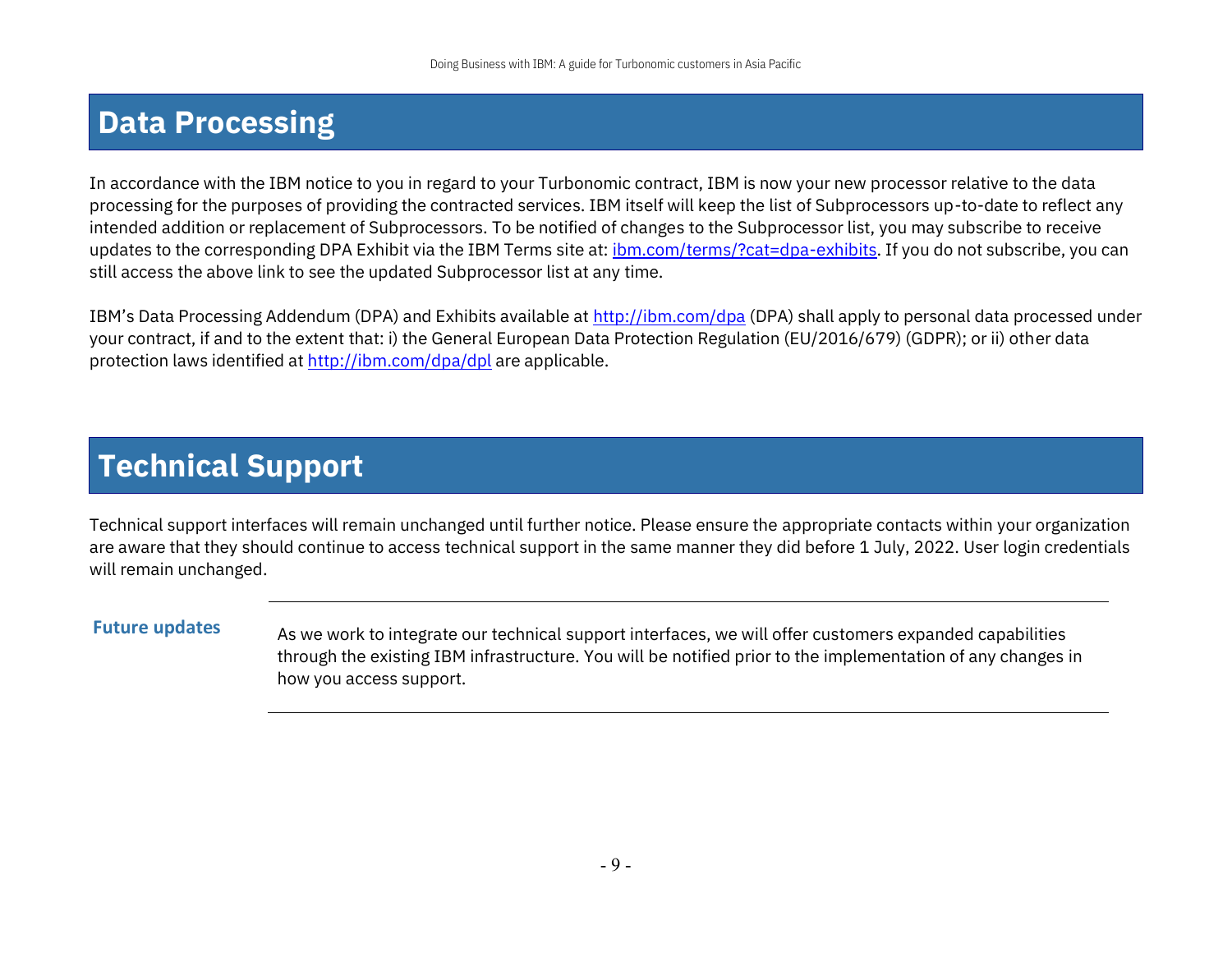## <span id="page-10-1"></span>**Professional Services**

IBM will assume any ongoing professional services engagements and statements of work (SOW), which may include configuration, implementation, provisioning, consulting and training, and will perform as originally contracted. There are no immediate changes planned regarding the associated delivery methodology or staffing.

After 1 July, 2022, any extensions or changes to existing SOWs will be executed under an IBM agreement.

## <span id="page-10-2"></span>**Privacy Policy**

At IBM we value your privacy and are committed to protecting and processing your personal information responsibly. The IBM privacy statement describes how IBM collects, uses and shares your information, including personal information such as business contact information or account information processed by IBM in administering the contractual relationship with you. IBM's privacy policy may be viewed online a[t https://www.ibm.com/privacy.](https://www.ibm.com/privacy)

<span id="page-10-0"></span>For any questions about your data processing agreement or the privacy policy, please contact your IBM representative or see the contact information within IBM's privacy policy for any questions about how IBM collects, uses, or shares your information.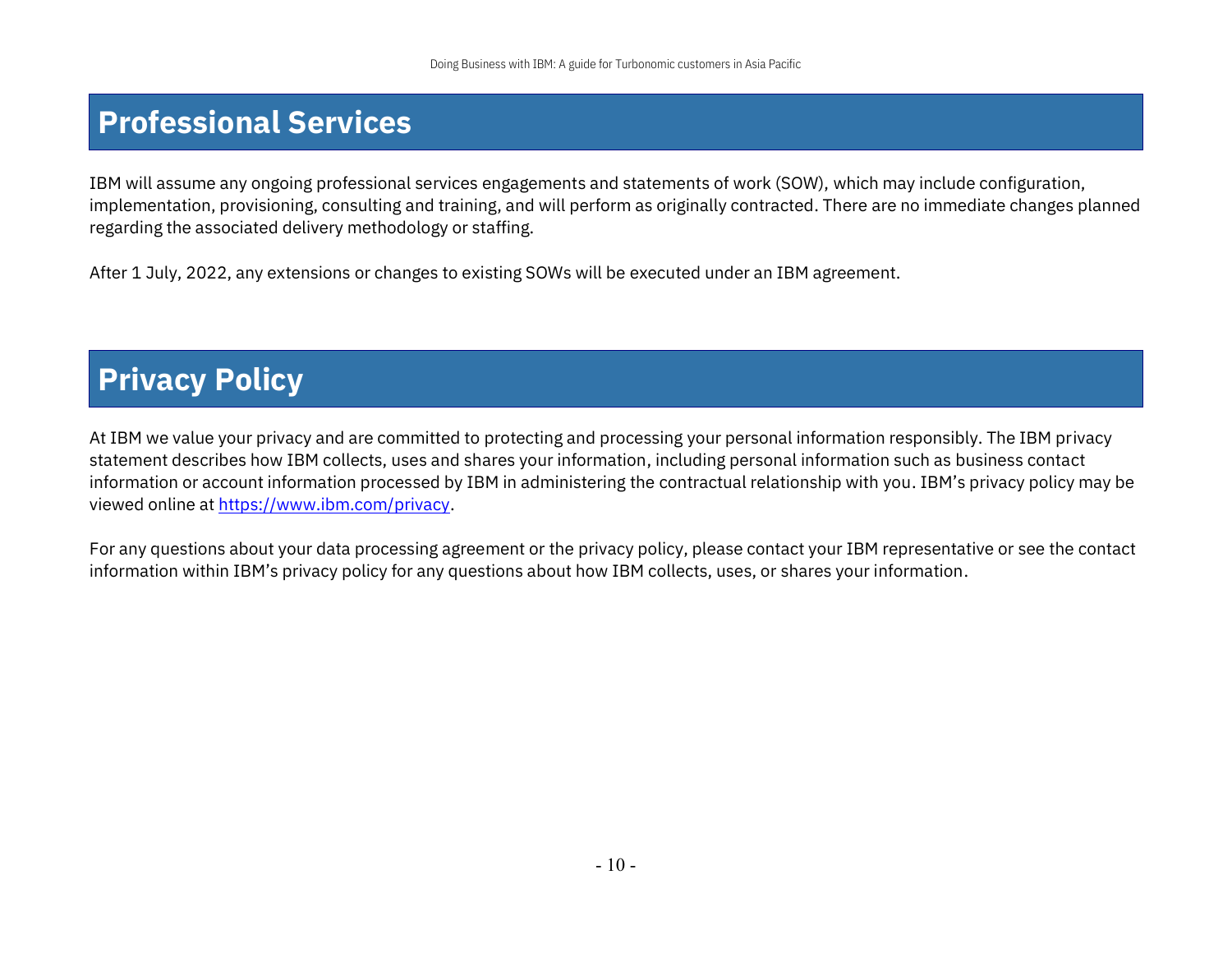## <span id="page-11-0"></span>**Currency Table**

The table details the currency that IBM or its Business Partners do business in for various countries in Asia Pacific.

| <b>Currency</b> | <b>Country</b>                                                                                      |
|-----------------|-----------------------------------------------------------------------------------------------------|
| <b>AUD</b>      | Australia, Cocos Islands, Christmas Island, Norfolk Island, Papua New Guinea, Solomon Islands,      |
|                 | Western Samoa                                                                                       |
| <b>NZD</b>      | New Zealand, Cook Islands, Fiji,                                                                    |
| <b>KRW</b>      | Korea                                                                                               |
| <b>INR</b>      | India                                                                                               |
| IDR             | Indonesia                                                                                           |
| USD or SGD      | Singapore                                                                                           |
| <b>USD</b>      | Bangladesh, Brunei, Cambodia, Hong Kong, Sri Lanka, Macao, Maldives, Malaysia, Philippines, Taiwan, |
|                 | Thailand, Vietnam                                                                                   |
| USD or RMB      | China                                                                                               |

**Note:** Services and other offerings covered by Statements of Work are usually provided in local currency.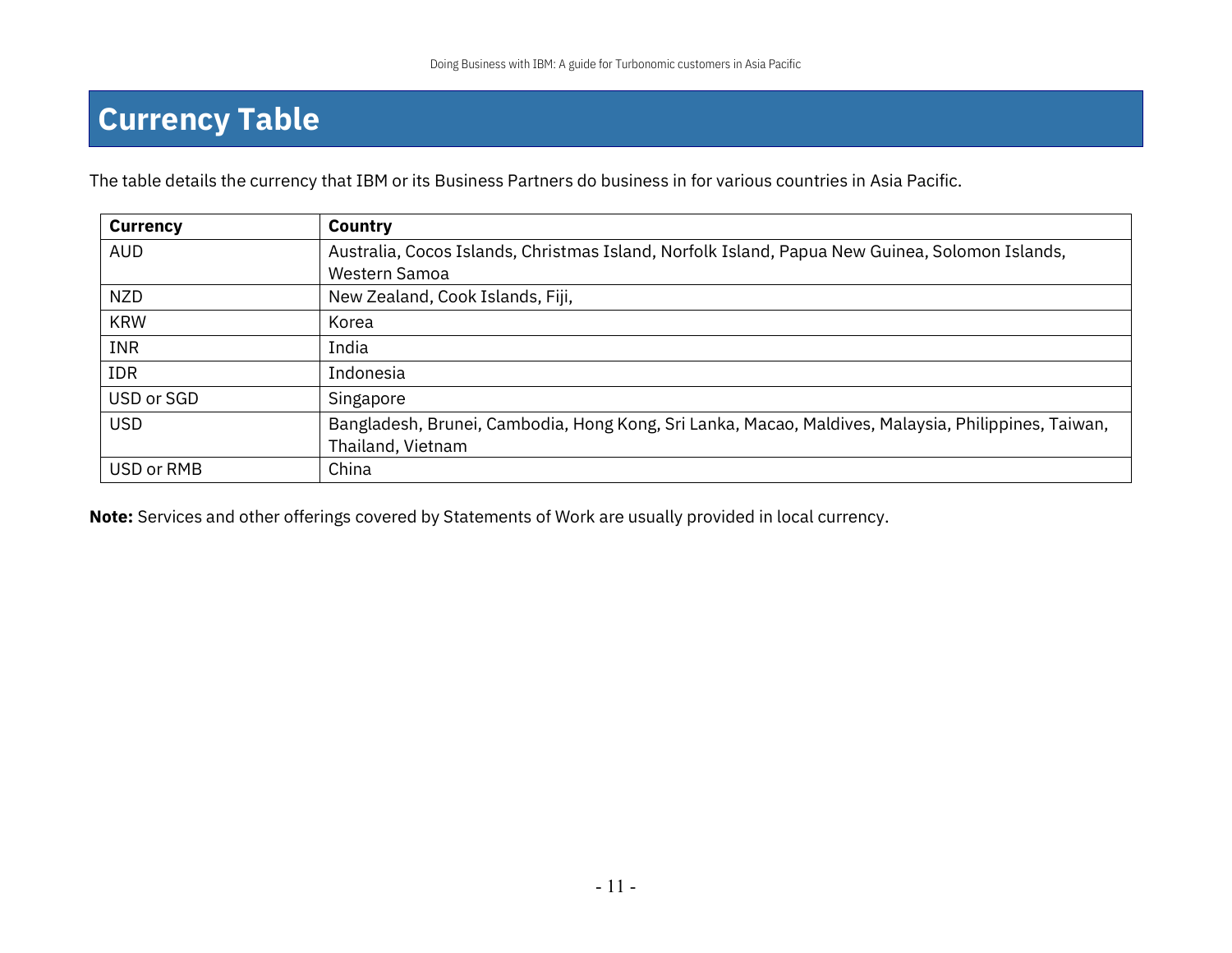## <span id="page-12-0"></span>**Appendix A**

Note: These amendments relate to the country the contract is assigned to.

#### **Korea:**

All prices or other sums payable or consideration to be provided under or in accordance with your agreement/s are exclusive of VAT. If VAT is imposed on any supply made under or in accordance with your agreement/s, the recipient of the taxable supply must pay to the supplier an additional amount equal to the VAT payable on or for the taxable supply subject to the recipient receiving a valid tax invoice in respect of the supply at or before the time of payment. Payment of the additional amount must be made at the same time as payment for the taxable supply is required to be made.

In relation to Withholding Taxes, should you be required under any law or regulation of any governmental entity or authority, domestic or foreign, to withhold or deduct any portion of the payments due to IBM, and IBM is unable to recover such amounts, then the sum payable to IBM shall be increased by the amount necessary to yield to IBM an amount equal to the sum it would have received had no withholdings or deductions been made.

#### **India:**

In order to comply with India tax requirements, the following will apply:

"Prices are exclusive of applicable taxes like Goods and Services Tax (GST) or any other similar taxes and cesses. Buyer shall bear all taxes viz., GST applicable on the supply of goods (or services) in terms of this Agreement. Supplier shall state the applicable taxes in its tax invoice and pay all taxes collected from Buyer to the appropriate tax authority. Buyer shall separately state the invoicing location and beneficiary location for any supply of goods/services provided under this Agreement or any Statement of Work (SOW) or any other document issued pursuant to the terms of this Agreement. Payments will be made by Buyer to Supplier subject to India withholding tax as may be applicable. In the case where Buyer withholds the applicable tax from payments to Supplier, Buyer will remit the withholding tax to relevant tax authority and promptly provide Supplier with official tax certificate for the tax recovery. In the eventuality of credit of withholding not being available to Supplier on account of default/non-compliance solely by the Buyer, the same shall be compensated to Supplier."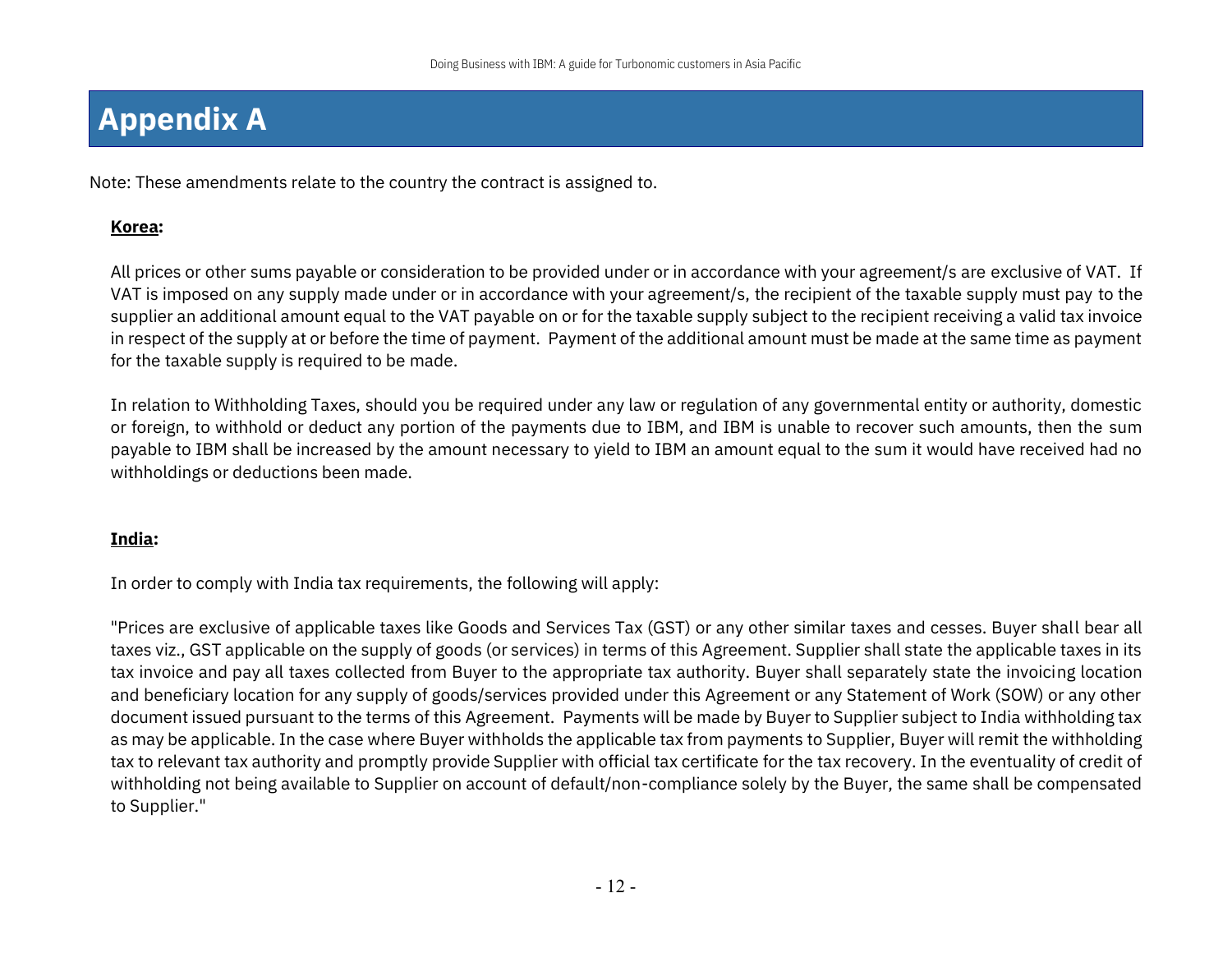#### **Bangladesh, Cambodia, Hong Kong, Malaysia, Philippines, Singapore, Taiwan, Thailand and Vietnam:**

All prices or other sums payable or consideration to be provided under or in accordance with your agreement/s are exclusive of goods and services tax ("GST") or similar/like taxes. If GST is imposed on any supply made under or in accordance with your agreement/s, the recipient of the taxable supply must pay to the supplier an additional amount equal to the GST payable on or for the taxable supply subject to the recipient receiving a valid tax invoice in respect of the supply at or before the time of payment. Payment of the additional amount must be made at the same time as payment for the taxable supply is required to be made.

In relation to Withholding Taxes, should you be required under any law or regulation of any governmental entity or authority, domestic or foreign, to withhold or deduct any portion of the payments due to IBM, and IBM is unable to recover such amounts, then the sum payable to IBM shall be increased by the amount necessary to yield to IBM an amount equal to the sum it would have received had no withholdings or deductions been made.

Should IBM request, you will need to provide IBM with a valid certificate of such taxes paid within sixty (60) days of making the related payment to IBM.

#### **Australia (and Solomon Islands):**

All prices or other sums payable or consideration to be provided under or in accordance with your agreement/s are exclusive of goods and services tax ("GST") or similar/like taxes imposed in Australia. If GST is imposed on any supply made under or in accordance with your agreement/s, the recipient of the taxable supply must pay to the supplier an additional amount equal to the GST payable on or for the taxable supply subject to the recipient receiving a valid tax invoice in respect of the supply at or before the time of payment. Payment of the additional amount must be made at the same time as payment for the taxable supply is required to be made.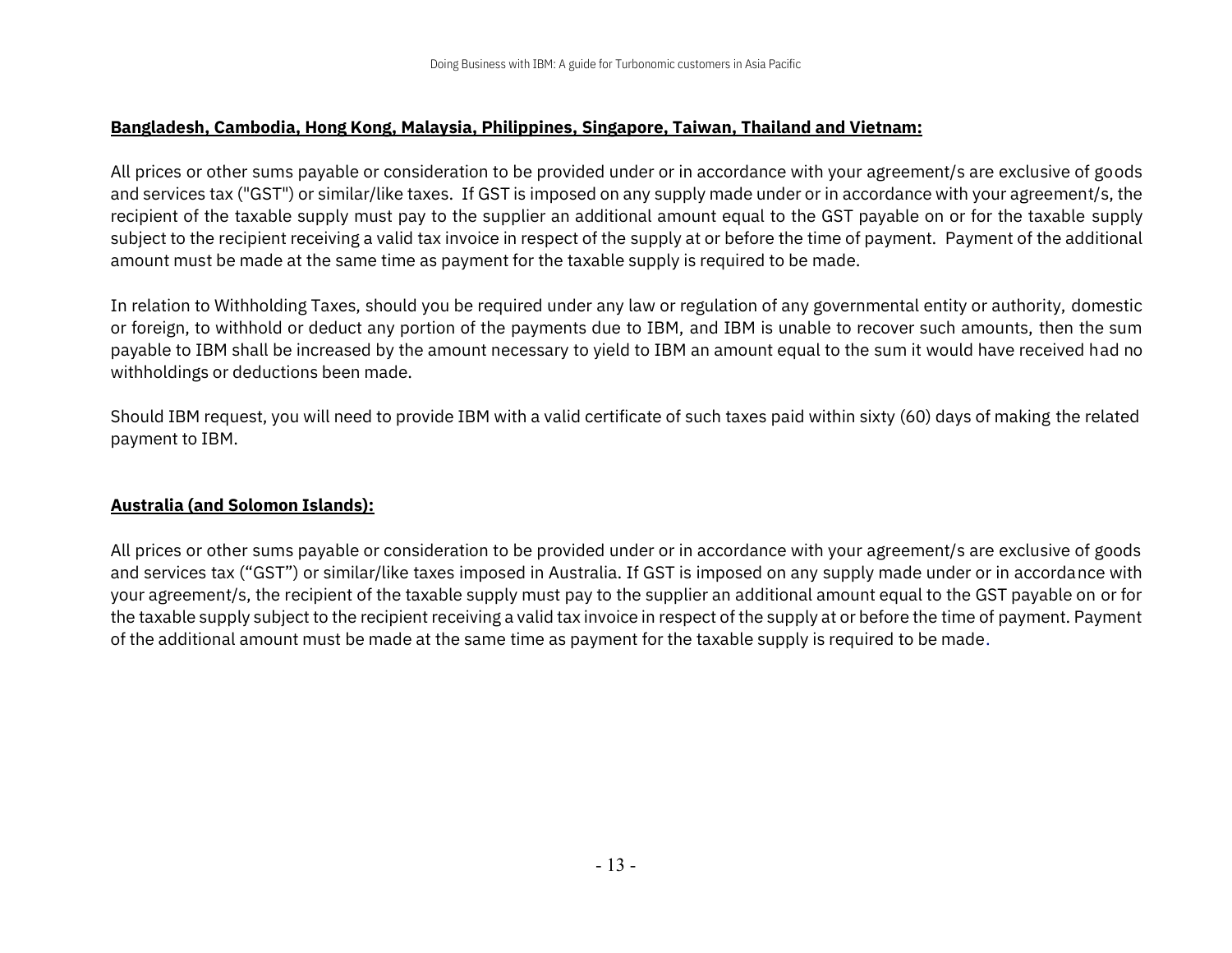#### **China:**

In order to comply with China Law requirements, the following will apply:

Both you and IBM consent to the application of the laws of the People's Republic of China (PRC) to govern, interpret, and enforce all of your and IBM's rights, duties, and obligations arising from, or relating in any manner to, the subject matter of this Agreement, without regard to conflict of law principles**.**

Any disputes arising from or in connection with this Agreement will first be resolved through friendly consultation, failing which either of us has the right to submit the dispute to the China International Economic and Trade Arbitration Commission in Beijing, the PRC, for arbitration in accordance with its arbitration rules in force at the time. The arbitration tribunal will consist of three arbitrators. The language to be used therein will be English and Chinese. An arbitral award will be final and binding on all the parties, and will be enforceable under the Convention on the Recognition and Enforcement of Foreign Arbitral Awards (1958). The arbitration fee will be borne by the losing party unless otherwise determined by the arbitral award. During the course of arbitration, this Agreement will continue to be performed except for the part which the parties are disputing and which is undergoing arbitration.

#### **Indonesia:**

In relation to Withholding Taxes, should you be required under any law or regulation of any governmental entity or authority, domestic or foreign, to withhold or deduct any portion of the payments due to IBM, and IBM is unable to recover such amounts, then the sum payable to IBM shall be increased by the amount necessary to yield to IBM an amount equal to the sum it would have received had no withholdings or deductions been made.

Regardless of whether IBM can recover such amounts, should IBM request, you will need to provide IBM with a valid certificate of such taxes paid within sixty (60) days of making the related payment to IBM.